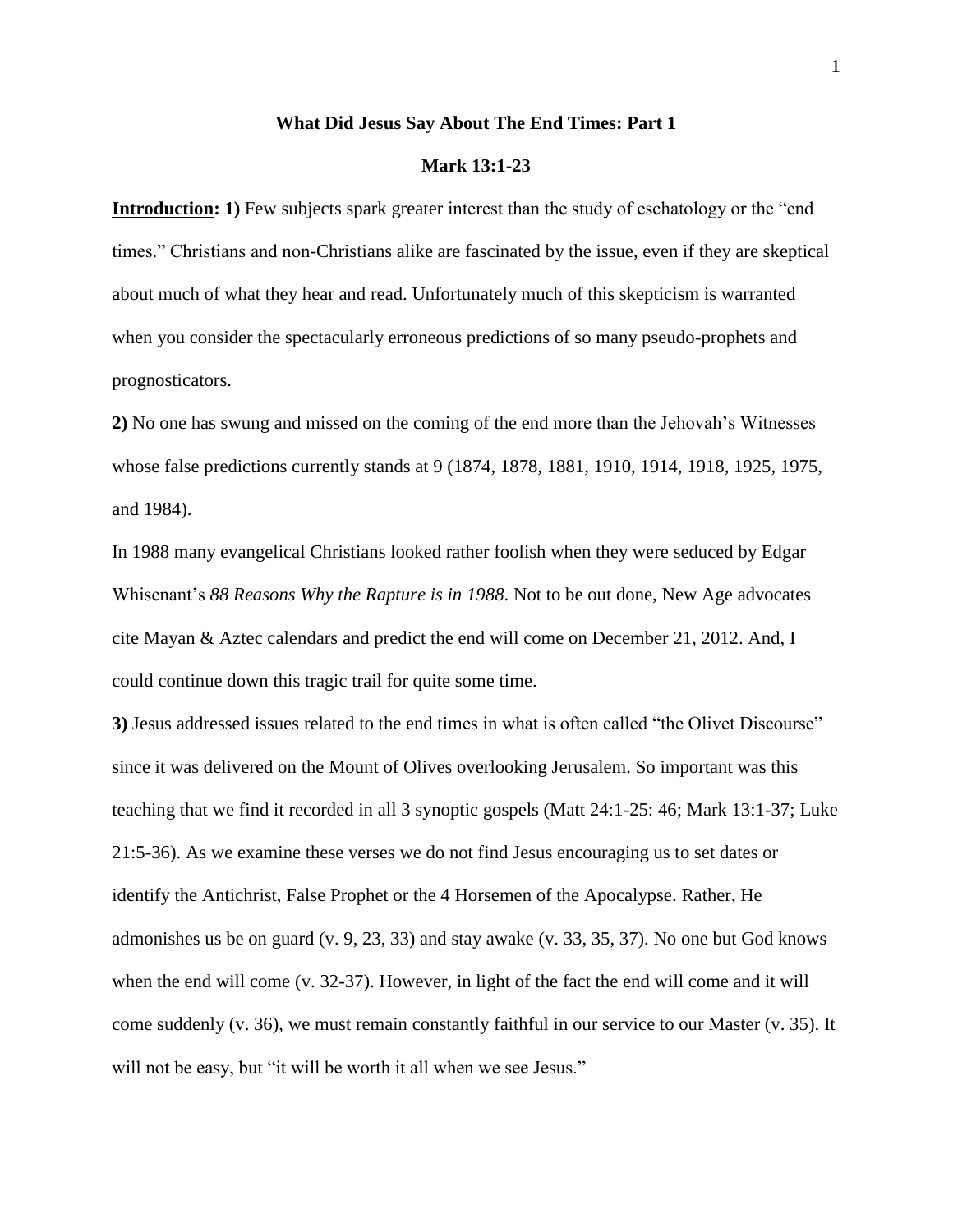**4)** Now, it must honestly be admitted that Mark 13 is a very difficult text to interpret, with faithful, Bible-believing teachers differing on the details. Some are convinced Jesus is only addressing the destruction of Jerusalem which took place in A.D. 70. Others are equally certain He has in view the end of the age and only the end of the age. I, personally, think there is a third and better understanding. Jesus does indeed address the soon coming destruction of the temple and Jerusalem. And in doing so, He provides a preview of coming attractions, that attraction being His Second Coming and the end of the age. John Grassmick says it so well, "Jesus predicted the destruction of the temple in Jerusalem (13:2) which prompted the disciples to inquire about the timing of "these things" (v. 4). Apparently they associated the destruction of the temple with the end of the Age (cf. Matt. 24:3). In reply Jesus skillfully wove together into a unified discourse a prophetic scene involving two perspectives: (a) the near event, the destruction of Jerusalem (A.D. 70); and (b) the far event, the coming of the Son of Man in clouds with power and glory. The former local event was a forerunner of the latter universal event. In this way Jesus followed the precedent of Old Testament prophets by predicting a far future event in terms of a near future event whose fulfillment at least some of His hearers would see (cf. Mark 9:1, 12- 13)." [*BKC*, 166].

**5)** Jesus will employ no less than 19 imperatives in verse 5-37 as He instructs us on how to be prepared for the end times. Many of you will be surprised both by what He says and what He does not say.

# **I. Deception is coming so do not be led astray. 13:1-8**

 $\bullet$  Jesus leaves the temple for the last time (v.1). He never returns. The glory of the Lord had departed (cf. Ezk. 11:23). One of the disciples draws attention to the magnificent splendor of the temple, one of the great architectural wonders of the world. Build with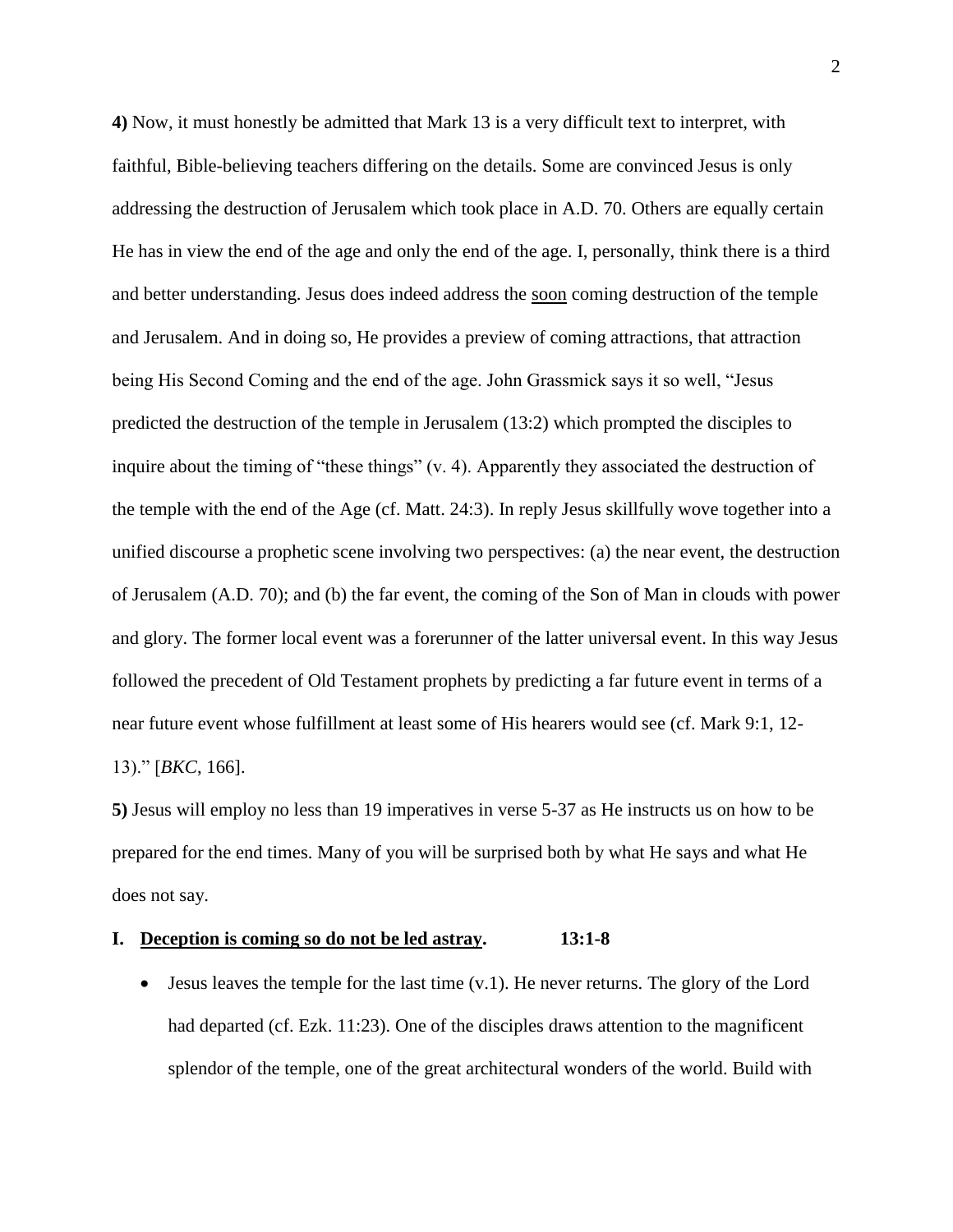large white stones and lavishly decorated with gold, it was blinding when struck by the brilliance of the sun. It truly was a marvel to behold. The Jewish people believed it be the very sanctuary of God and therefore virtually indestructible until the end of time.

- Thus Jesus' response in verse 2 could not have been more shocking, "do you see these great buildings? There will not be left here one stone upon another that will not be thrown down." I have no doubt their hearts skipped a beat and their breath was taken away by these words.
- Verse 3 now locates them on the Mount of Olives "opposite the temple." It is 2700 feet above sea level and 100 feet above Jerusalem. The inner circle of Peter and James and John and Andrew approach him privately (v. 3) and ask Him to tell them more. Only Mark mentions their names. They want to know "when will these things be and what will be the sign when all these things are about to be accomplished?" (v. 4). The word "accomplished" could be translated "fulfilled" (*NIV*) and indicates the disciples are thinking about the final consummation of history. Matthew 24:3 makes this clear where we read, "Tell us when will these be, and what will be the sign of your coming and of the close of the age?" They did not expect a long interval between the destruction of the temple and the end of the age. But, Jesus does not address the issue of timing, though He does use the soon coming destruction of the temple and Jerusalem as a type or foreshadowing of end time events. The soon destruction of the temple is the lenses through which we should view the distant destruction of this present evil age and the coming again of the Son of Man, the Lord Jesus (13:24-27). This will become evident as the text unfolds.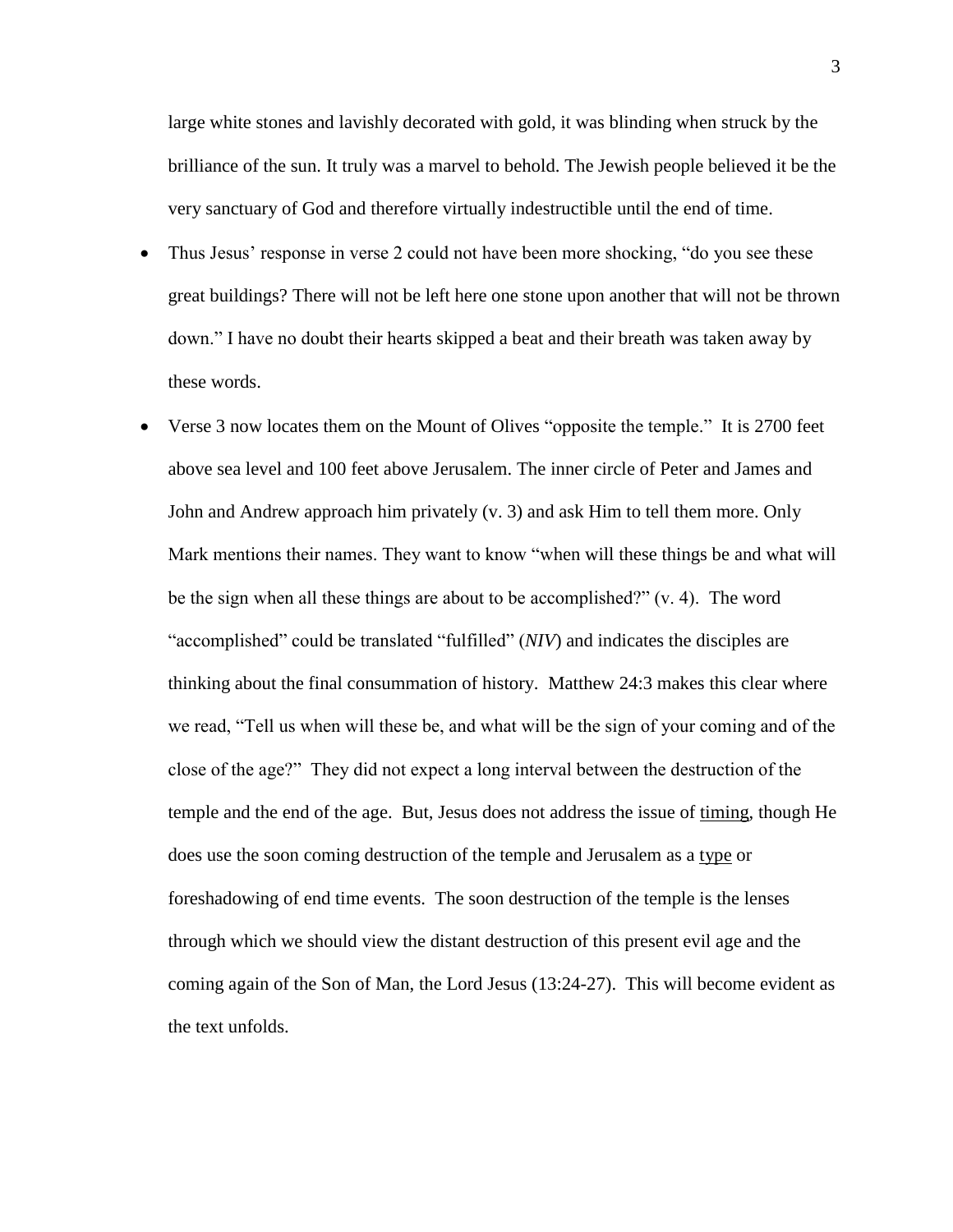- Jesus begins with a warning that is applicable to any believer at any time, "See that no one leads you astray" (v. 5). "See" is a present imperative and could be translated "Watch out" (*HCSB*). *The Message's* paraphrase says, "Watch out for doomsday deceivers." Why? Verse 6-8 provides the answers.
	- 1) Many will come in my name, saying, "I am he!" This is literally "*ego eimi*" (I AM), and a claim to deity. (v. 6).
	- 2) "They will lead many astray" (v. 6) Simon the magician who we read about in Acts 8:9-11 is someone who typifies what Jesus is talking about. First John 2:18 captures beautifully the parade of false christs who will come prior to the climatic false christ, "Children, it is the last hour, and as you have heard that antichrist is coming, so now many antichrists have come." Note the plural!
	- 3) You will hear of "wars and rumors of wars" but "do not be alarmed" (pre.imp). Why? Because "this must take place, but the end is not yet" (v. 7). The evidences that we live in a fallen and broken world will continue until the end.
	- 4) Nations and kingdoms will fight one another and earthquakes and famines will take place. But, "these are but the beginning of the birth pains." (v. 8). These type of events set the stage for the finale. If you would like a detailed description of all of this as we approach the end of history read Revelation 6-18! What we experience now almost daily, will intensify as history draws to a close.
- Human history is headed toward the birth of a new Messianic age and kingdom, of that we can be sure. But, before it comes, we can expect times of worldwide trouble and tribulation. Like the labor pains of a woman before delivery, they will continue and grow in intensity before the blessed birth of the baby. This was true leading up to the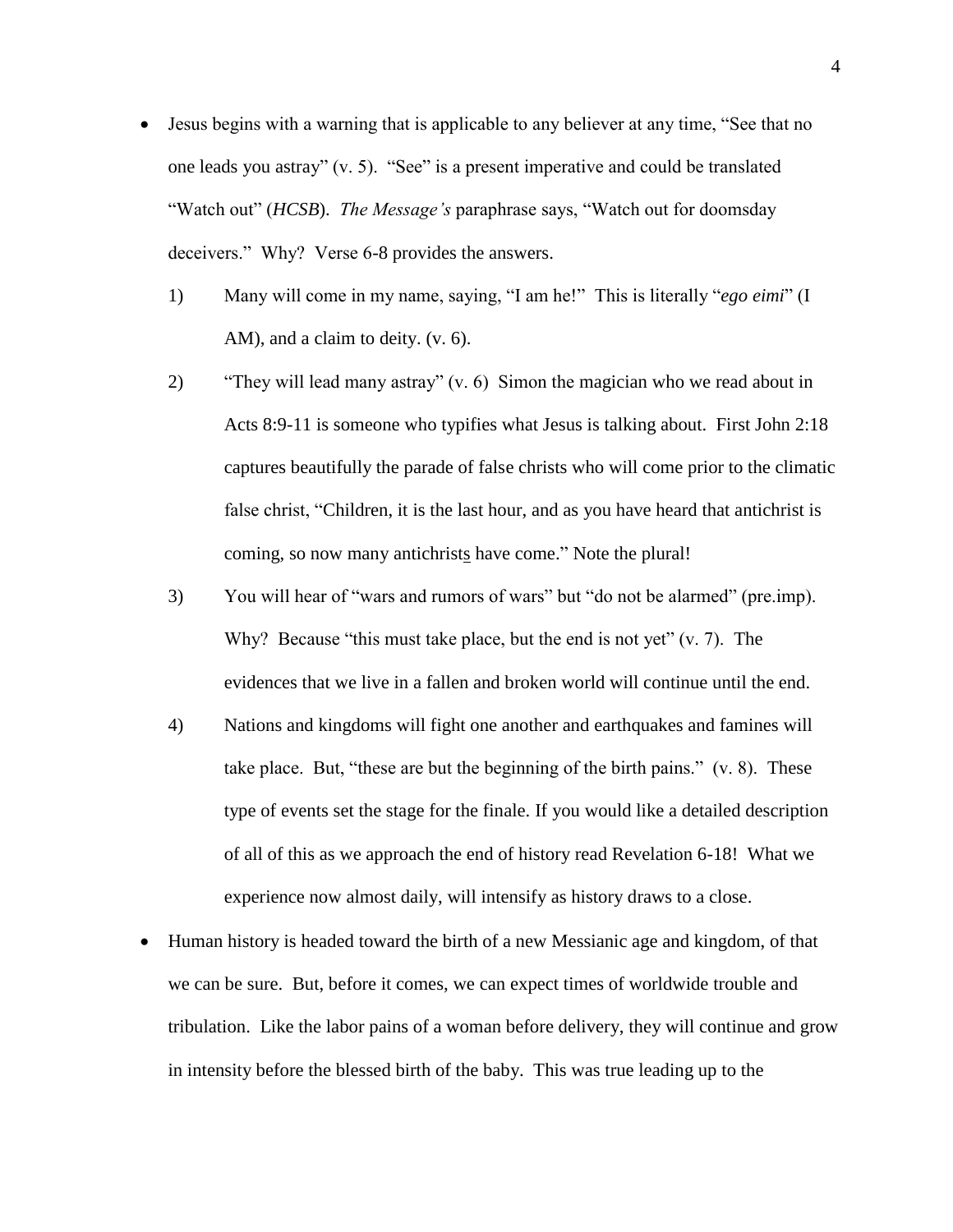destruction of the Jewish temple in A.D. 70. It especially will be true as the curtain on world history comes down.

## **II. Persecution can be expected but do not be anxious. 13:9-13**

- Not only will there be tribulation and trouble on a global level, there will also be trials and persecutions on a personal level. Jesus again challenges His disciples to "watch out" (same word as in verse 5). Translated in the *ESV* as "Be on your guard," this is also a present imperative. Why does He issue a  $2<sup>nd</sup>$  challenge to watchfulness? Because difficult times are to be expected for faithful followers of King Jesus.
- You can expect to be "delivered over to councils," literally "handed over to sanhedrins" just like your Lord. You also will be beaten, publicly flogged in the synagogues, viewed as false teachers and traitors to the nation of Israel. However, this is all a part of God's plan for gospel proclamation and expansion! "You will stand before governors and kings for my sake, to bear witness before them" (v. 9). We see this prediction clearly unfold in the book of Acts (4:1-22; 5:17-42; 12:1-19; 21:27-28:31). Further, "the gospel must first be proclaimed to all the nations" (v. 10). All the "*ethne*", all the people groups of the world, must hear this gospel before the end comes. So, do not despair, drop out or get discouraged. This is God's plan. And, do not miss this. There is a glorious promise Jesus makes in verse 11 to all who faithfully bear witness to His name in such circumstances. "Do not be anxious (pre.imp) beforehand what you are to say when they bring you to trial and deliver you over." Just be faithful to speak of Jesus and His gospel "in that hour, for it is not you who speak, but the Holy Spirit!" Wow! Praise the Lord for such an awesome promise. He will empower you and enable you to say "the right thing in the right way at just the right time!"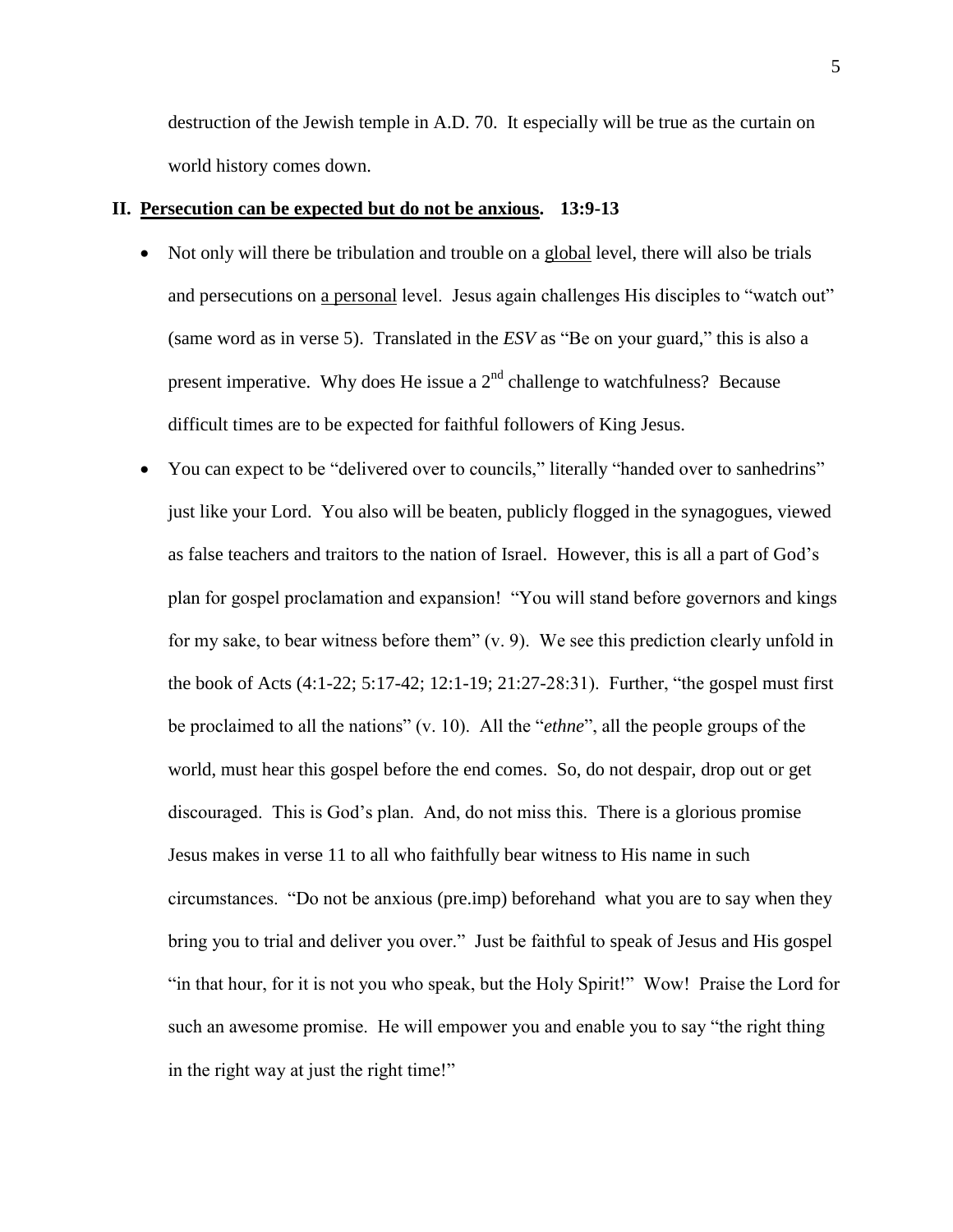- Opposition from governmental and legal authorities will be harsh. Rejection by family and friends will be heartbreaking, but it will happen, so get ready. [v. 12: "And brother will deliver brother over to death, and the father his child, and children will rise against parents and have them put to death."] Notice the word "death" occurs twice emphasizing the extent of the betrayal and persecution some will face. We will be arrested, beaten, betrayed, put to death and even "hated" (v. 13) all for the sake of King Jesus. While this may sound surreal and unfathomable to us in comfortable and cozy America, it is the experience of millions of our brothers and sisters around the world today and throughout church history. One can consult the famous *Fox's Book of Martyrs* to read the stories of faithful believers who sealed their witness to our Savior with their blood. Church tradition informs us that all the apostles, with the possible exception of John, died the death of a martyr. Some have estimated that more than 70 million Christians have given their lives for their witness to Jesus, with 45 million being in the  $20<sup>th</sup>$  century alone (" $20<sup>th</sup>$ Century saw 65% of Christian martyrs", 5-10-02, *EWTN News*). In "Creedal Christian", it was reported that in the last decade "there were on average, 270 new Christian martyrs every 24 hours," or approximately 1 million in the last 10 years (2-10-11).
- Yes, we will be hated for our faithful witness to our Master, but Jesus says be encouraged, "the one who endures to the end will be saved" (v. 13). Perseverance is the proof that our profession is real. It may be tough but our Lord will be faithful to keep up by His power. Stay faithful. Stay true. Again it will be worth it all when we see Jesus.
- The wonderful NC evangelist Vance Havner used to say, "faith that fizzles before the finish was faulty from the first." This is true for anyone who professes Christ, and it is especially true when we experience severe persecution. It was certainly true for our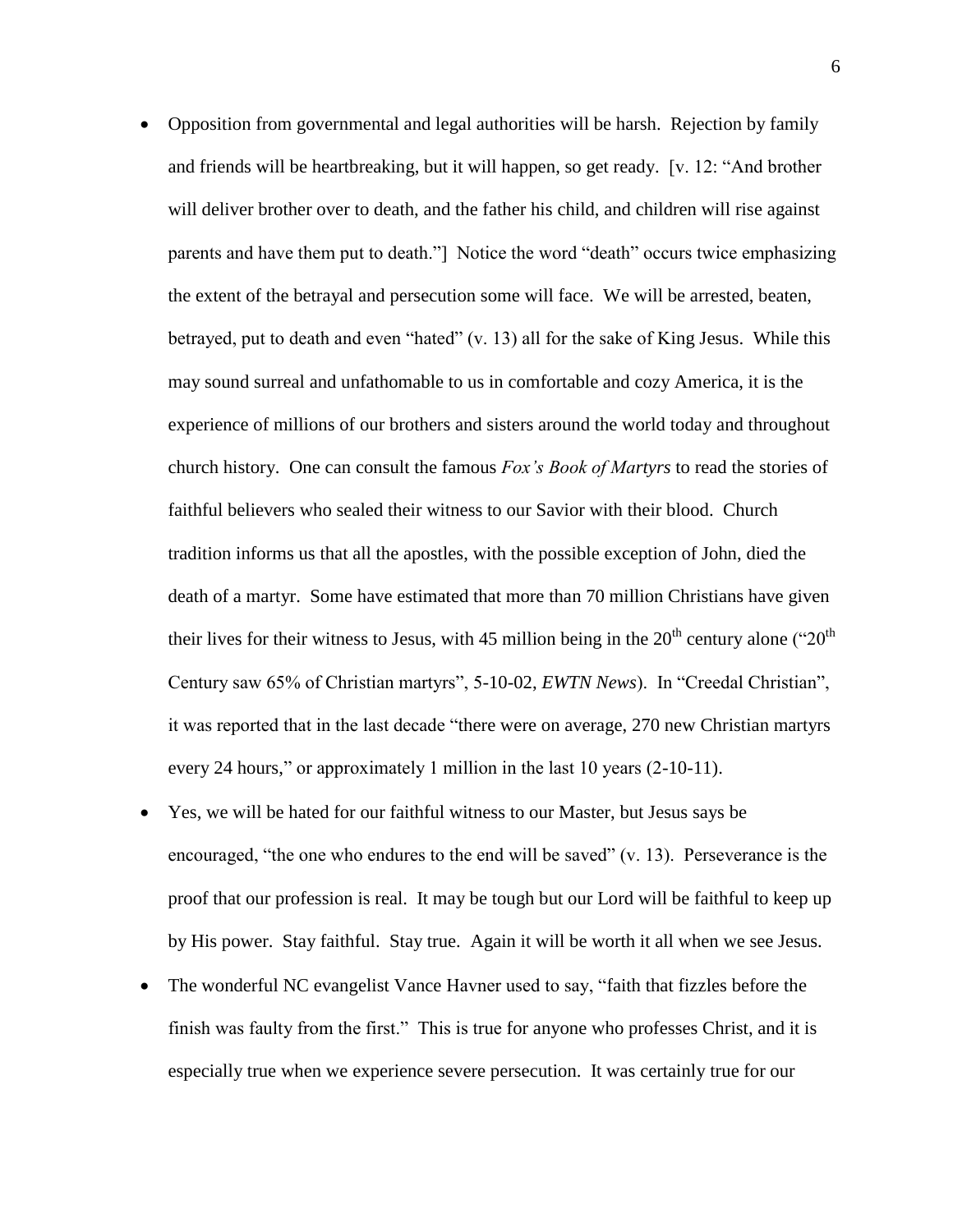Lord's disciples in the  $1<sup>st</sup>$  century. It is true for our brothers and sisters in the  $21<sup>st</sup>$ century. And it will be true for those experiencing such trials and tribulations today and in the future as history moves toward its climatic end with the coming again of King Jesus.

### **III.Tribulation will be intense so be on guard. 13:14-23**

Verse 14 introduces us to one of the cryptic and difficult phrases in the Bible: "the abomination of desolation." The phrase occurs 3 times in the book of Daniel:

- Daniel 9:27; "And he shall make a strong covenant with many for one week, and for half of the week he shall put an end to sacrifice and offering. And on the wing of abominations shall come one who makes desolate, until the decreed end is poured out on the desolator."
- Daniel 11:31; "Forces from him shall appear and profane the temple and fortress, and shall take away the regular burnt offering. And they shall set up the abomination that makes desolate."
- Daniel 12:11; "And from the time that the regular burnt offering is taken away and the abomination that makes desolate is set up, there shall be 1,290 days."

Jesus utilizes the phrase and fills it with meaning of indescribable suffering and tribulation "as has not been from the beginning of the creation that God created until now, and never will be" (v. 19). What are we to make of all this? Let me do my best to simplify the complex.

First, the initial fulfillment of Daniel's prophecy (particularly 11:31-32) was the desecration of the temple in 167 B.C. by the Syrian leader Antiochus Epiphanes when he sacrificed a pig on the altar of burnt offerings, pouring out the pig's blood on it, and setting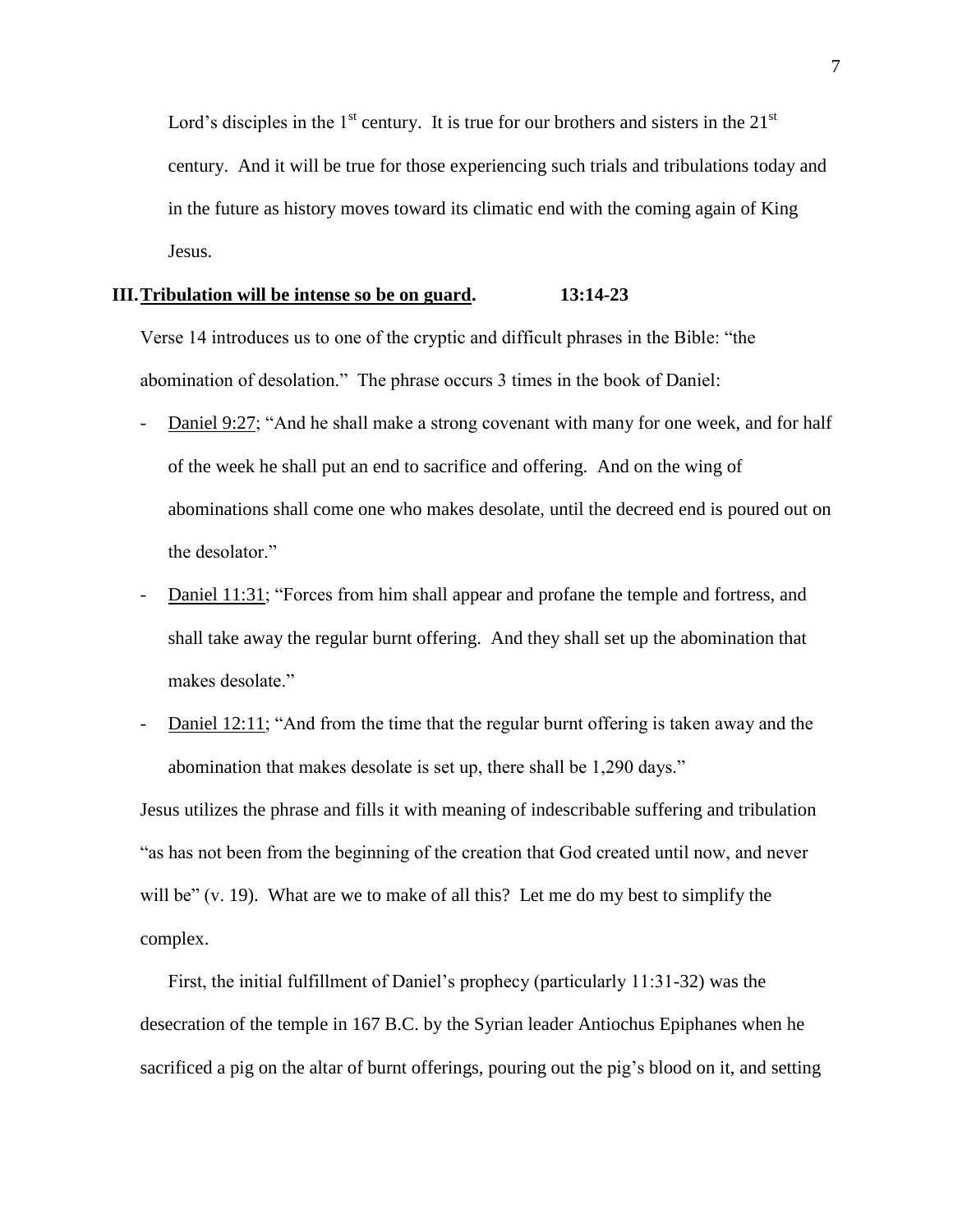up a standard or altar to Zeus. This act of idolatry and insult so incensed the Jewish people they would soon revolt in what history calls the Maccabean Revolt.

Second, given the context of the passage and Jesus' instructions in verses 14-19, it appears He has in mind another fulfillment in the destruction of Jerusalem in A.D. 70. Christians living in those volatile days were admonished to understand the signs of the times (v. 14). When the abomination of desolation is "standing where he ought not be," perhaps a reference to the Roman General Titus entering the temple in September, A.D. 70, then "those in Judea were to flee to the mountains" (v. 14). Further, everyone was to act quickly with a sense of urgency (vs. 15-18). James Edwards summarized the Lord's instructions well, "People on their flat-roofed Palestinian house must flee by the outside staircase without going inside (v. 15)…and the field worker will have no time to fetch his outer cloak (v. 16). Worst of all will be the fate of pregnant women and nursing mothers (v. 17; see Luke 23:29- 31), and anyone fleeing in winter when the wadis – the ravines and gorges – are swollen and impossible to cross (v. 18)" (*Edwards*, 397). All of this took place in Judea in A. D. 70.

Third, the tragic events of 167 B.C. and A.D. 70 anticipate and foreshadow a final and climatic event of horrible destruction and desecration just prior to our Lord's  $2<sup>nd</sup>$  coming. Jesus is and will continue to speak of the eschatological end thru the eyes of the soon destruction of the temple. Again, the detailed and precise explanation of James Edwards cannot be improved upon in my judgment, especially as he makes a connection with other crucial New Testament text: " "The abomination that causes desolation" "refers to "the man of lawlessness" as conceived in 2 Thess. 2:3-4, who will exalt himself in the temple as God (or as "a Son of God," according to *Did*. 16:4). The agreements of 2 Thessalonians 2 with v. 14 are [close]. The "man of lawlessness" corresponds to the man *standing* in v. 14; and the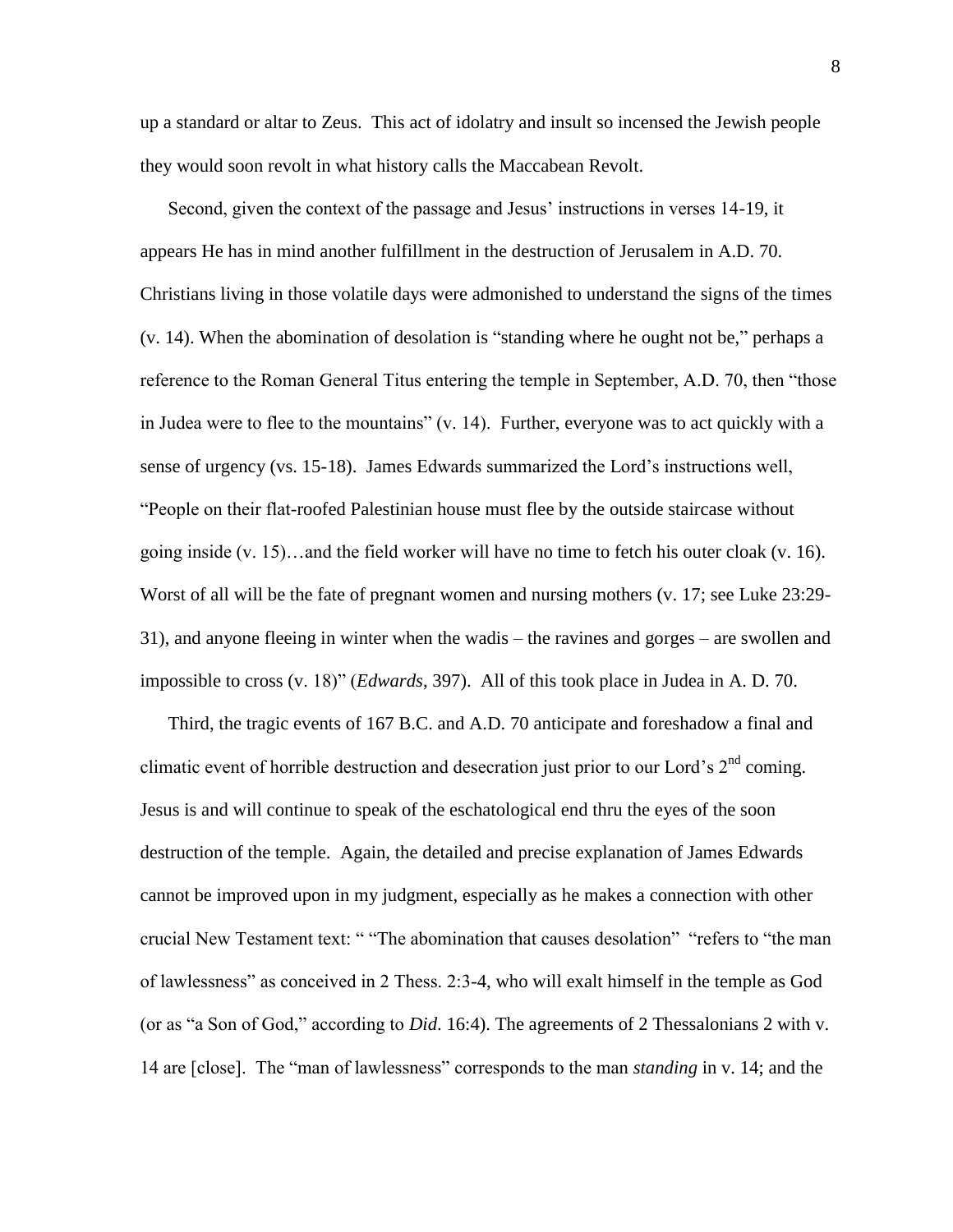description of him parodying God in the temple correlates with" "the abomination that causes desolation" standing where he *does not belong*.'" Both texts depict a blasphemous Antichrist who will do a scandalous deed that will trigger the return of the Lord. Both texts also warn disciples against mistaken eschatological assumptions, especially against being deceived by signs and wonders….v. 14, like 2 Thessalonians 2, indicates that Jesus foresaw the rise of a terrible antagonist, an Antichrist, who at some future time will unleash a severe tribulation on the people of God, which in turn will usher in the return of the Lord. Mark relates this abominable event only cryptically and suggestively to the destruction of the temple. In so doing he imputes both historical and eschatological value to the same event. V. 14 is thus the hinge of Mark 13 that links "these things," relating to the destruction of Jerusalem in A.D. 70, with "those days" of the End." ' "The abomination that causes desolation"'" alludes to the destruction of the temple in A.D. 70, but it is not exhausted by it. The "abomination" is a mysterious (2 Thess 2:7!) double referent, a historical medium that anticipates an ultimate fulfillment in the advent of the Antichrist and the final tribulation before the return of the Son of Man. Titus's destruction of Jerusalem is like a scouting film: it gives an authentic picture of one's future opponent; but there is, of course, a great deal of difference between clashing with players in the stadium as opposed to simply watching them on film." (*Edwards*, 398-99).

John Grassmick adds of the man "standing where he ought not to be" verse 14, "This person is the end-time Antichrist (Dan. 7:23-26; 9:25-27; 2 Thes. 2:3-4, 8-9; Rev. 13:1-10, 14-15)" (*BKC*, 170).

Verse 19 informs us "those days" (v. 24) will be unequalled and unlike any time in all of human history. As horrible as A.D. 70 was, those days will pale in comparison to the end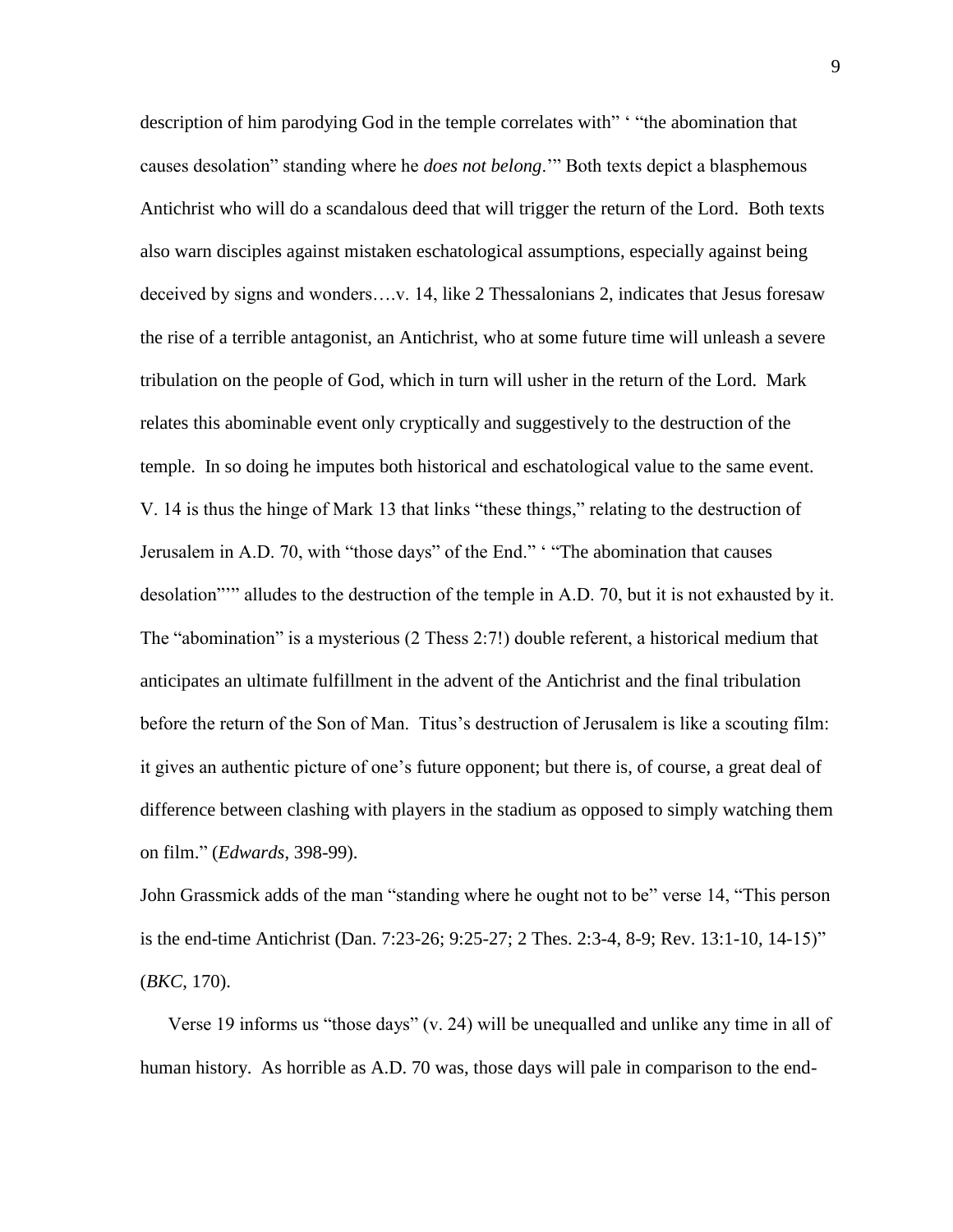time "tribulation." Indeed as verse 20 makes clear, "And if the Lord had not cut short the days, no human being would be saved." No one would survive or be delivered from death if those days were allowed to continue. However, in grace, God places a divine limitation on the time of tribulation. "But for the sake of the elect, whom he chose, he shortened the days." Even in His wrath, God remembers mercy" (Hab. 3:2).

Jesus concludes this section again with a warning about "false christs and false prophets (v. 22). Count on it they will come on the scene ("will arise"). They will also "perform signs and wonders" (cf. Rev. 19:20). If possible, but praise God they can't, they would "lead astray the elect." So, since we are safe do we let down our guard and grow complacent and comfortable? No! "Be on guard" (pre. imp). This is the third time Jesus has warned them! In fact He concludes verse 23 with these words, "I have told you all things beforehand." *The Message* says, "I've given you fair warning."

**Conclusion**: Teaching on the end times can be both comforting and troubling and all at the same time. In our broken and fallen world we can expect trials, tribulations and troubles until Jesus returns. Until He does should we be working out our prophetic calendar of events with its appropriate cast of actors? Not at all. Instead, listen to what Jesus says and not to others who wish to lead you astray. Stick with Jesus! Instead, do not be surprised by the catastrophes of nature, the wars throughout history or the sufferings of God's people. Stay strong! Instead, realize that when Jesus talks about the future "his words are meant to change the way we live in the present." (*Ferguson, Mark,* 218). Instead, do as Paul encouraged in Titus 2:13 and look for "our blessed hope, the appearing of our great God and Savior Jesus Christ." Instead, do as John urged in Rev. 22:20 and pray, "Come Lord Jesus." And as you